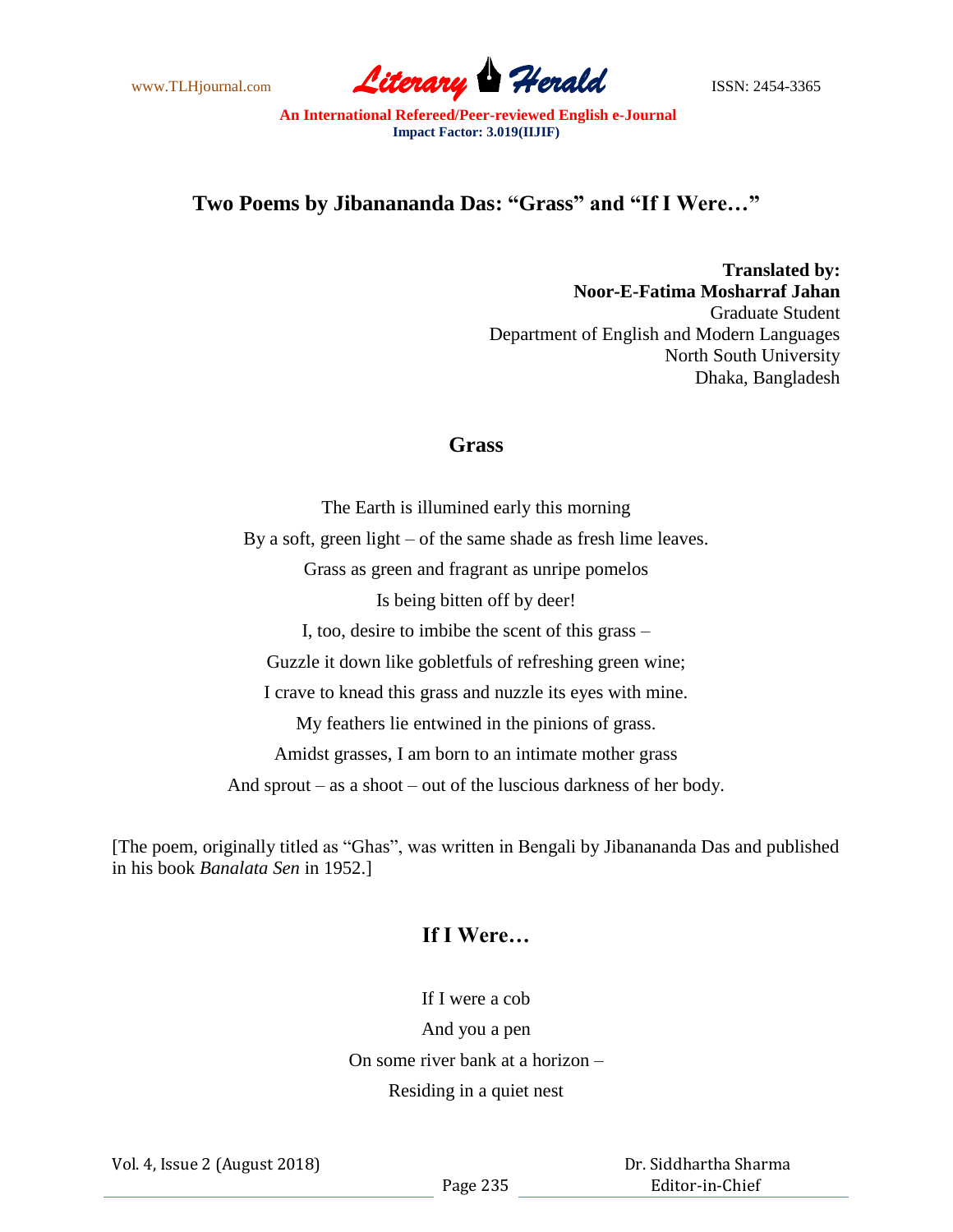

**An International Refereed/Peer-reviewed English e-Journal Impact Factor: 3.019(IIJIF)**

> Amidst slender reeds – Beside a paddy field.

If so, then today, in this night of Spring, Having seen the moon rising behind the branches of pines, We would have left the odor of marshland water And floated along the silvery corns in the sky; With my feathers in your wings and your heartbeats within mine, With countless stars in the vast, blue  $sky -$ All sparkling like the golden flowers in a mustard field, With the Spring moon that resembles A golden egg – Rested in a feathery, green nest inside a siris forest. We hear a bang – maybe a gunshot, Followed by the slant of our plunge, The fervor of piston in our wings And the song of the north wind in our cygnine voice!

Yet another bang; Then, finally, our silence And our eternal peace. The pieces of death in our present life Would no longer remain, Nor would the bits of failed desires and darkness prevail Only if I were a cob And you a pen On some river bank at a horizon – Beside a paddy field…